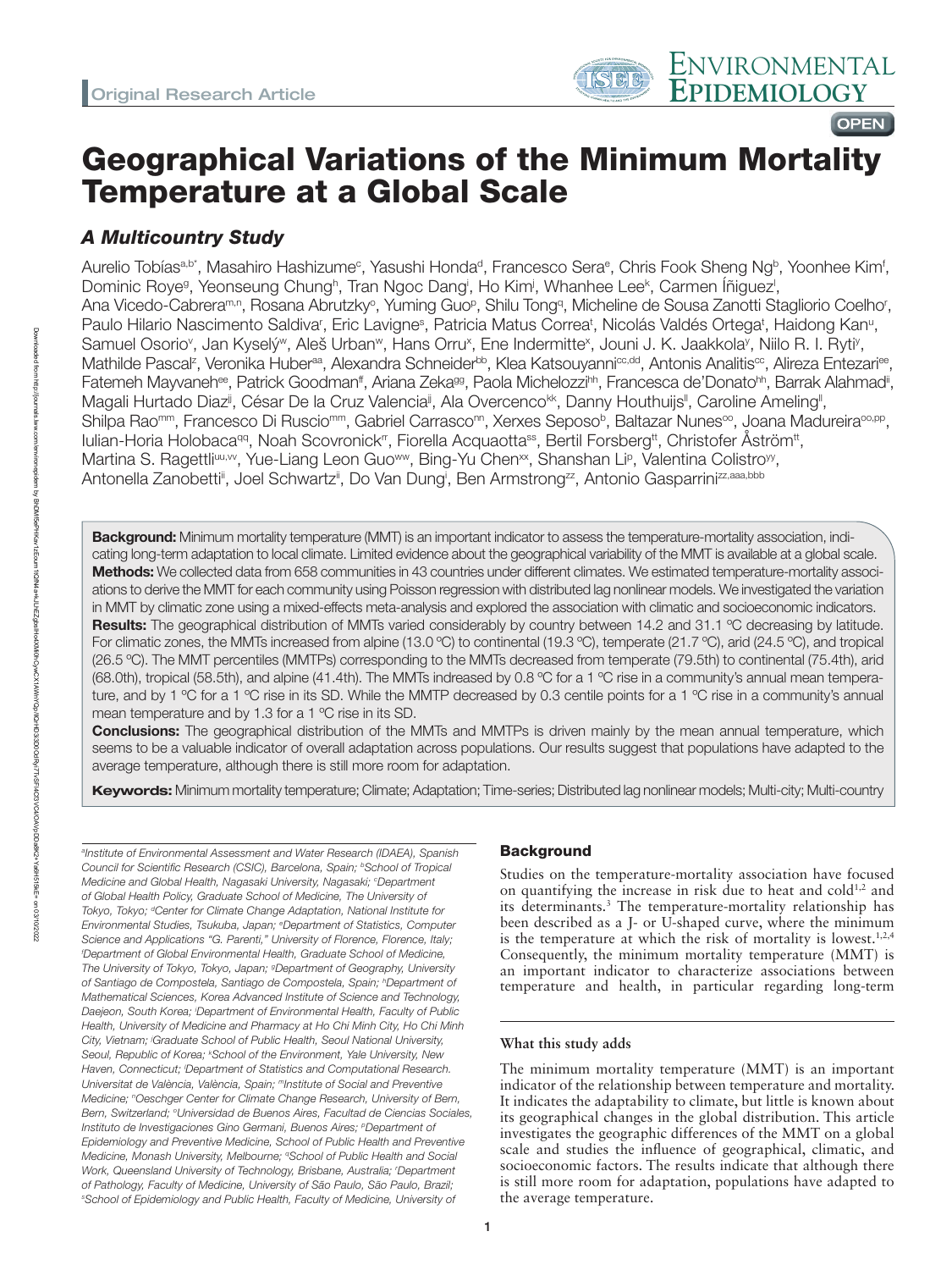adaptation to climate. The MMT and how it varies across cities with different climates has been investigated only at the local level in some countries,<sup>46</sup> but a comprehensive evaluation has not been performed so far.

Adaptation could offset some of the mortality from higher temperatures by shifting the MMT to higher values. Although MMT is essential to estimate the future health impact of global-heating, little is known about the geographical variation of the MMT distribution at a global scale and the underlying factors that could explain the variation of MMTs. Identifying correctly these factors that play a key role on MMTs would help developing and implementing population-based effective adaptation strategies.

In this context, the Multi-City Multi-Country (MCC) Collaborative Research Network (<http://mccstudy.lshtm.ac.uk/>) provides the opportunity to investigate geographical variations in MMTs at a global scale. We aimed to estimate MMTs using data from hundreds of communities across various countries under different climates and to study the geographical, climatic, and socioeconomic determinants of the MMT. To our knowledge, this is the most extensive study ever conducted using daily mortality and temperature data to determine geographical variations in MMTs.

#### Methods

#### *Data collection*

Data collection has been described in previous studies using the MCC Collaborative Research Network dataset.<sup>1-3,7-9</sup> In this study, we used daily time-series data from 658 communities in 43

*Ottawa, Ottawa, Canada; t Department of Public Health, Universidad de los*  Andes, Santiago, Chile; <sup>u</sup>Department of Environmental Health, School of Public *Health, Fudan University, Shanghai, China; v Department of Environmental Health, University of São Paulo, São Paulo, Brazil; wInstitute of Atmospheric Physics, Academy of Sciences of the Czech Republic, Prague, Czech Republic; x Department of Family Medicine and Public Health, University of Tartu, Tartu, Estonia; y Center for Environmental and Respiratory Health Research (CERH), University of Oulu, Oulu, Finland; z Santé Publique France, Department of Environmental Health, French National Public Health Agency, Saint Maurice, France; aaDepartment of Physical, Chemical and Natural Systems, Universidad*  Pablo de Olavide, Sevilla, Spain; bbInstitute of Epidemiology, Helmholtz *Zentrum München - German Research Center for Environmental Health (GmbH), Neuherberg, Germany; ccDepartment of Hygiene, Epidemiology and Medical Statistics, National and Kapodistrian University of Athens, Greece; ddEnvironmental Research Group, MRC Centre for Environment and Health, School of Public Health, Imperial College London, London, United Kingdom; eeFaculty of Geography and Environmental Sciences, Hakim Sabzevari University, Sabzevar Khorasan Razavi, Iran; ffTechnological University Dublin, Ireland; <sup>gg</sup>Institute for the Environment, Brunel University London, London, United Kingdom; hhDepartment of Epidemiology, Lazio Regional Health Service, Rome, Italy; iiDepartment of Environmental Health, Harvard T.H. Chan School*  of Public Health, Harvard University, Boston, Massachusetts; <sup>jj</sup>Department of *Environmental Health, National Institute of Public Health, Cuernavaca, Morelos, Mexico; <sup>kk</sup>National Agency for Public Health of the Ministry of Health, Labour* and Social Protection of the Republic of Moldova; <sup>I</sup>National Institute for Public *Health and the Environment (RIVM), Centre for Sustainability and Environmental Health, Bilthoven, The Netherlands; mmNorwegian institute of Public Health, Oslo, Norway; nnInstitute of Tropical Medicine "Alexander von Humboldt", Universidad Peruana Cayetano Heredia, Lima, Peru; ooDepartment of Epidemiology, Instituto Nacional de Saúde Dr Ricardo, Lisboa; ppEPIUnit, Instituto de Sa√∫de P√∫blica, Universidade do Porto, Porto, Portugal; qqFaculty of Geography, Babes-Bolay University, Cluj-Napoca, Romania; rrGangarosa Department of Environmental Health, Rollins School of Public Health, Emory University, Atlanta; ssDepartment*  of Earth Sciences, University of Torino, Torino, Italy; <sup>#</sup>Department of Public Health *and Clinical Medicine, Umeå University, Umeå, Sweden; uuSwiss Tropical and Public Health Institute; vvUniversity of Basel, Basel, Switzerland; wwEnvironmental and Occupational Medicine, and Institute of Occupational Medicine and Industrial Hygiene, National Taiwan University (NTU) and NTU Hospital, Taipei; xxNational Institute of Environmental Health Science, National Health Research Institutes, Zhunan, Taiwan; yyDepartment of Quantitative Methods, School of Medicine, University of the Republic, Montevideo, Uruguay; <sup>22</sup>Department of* 

countries worldwide (eFigure 1; [http://links.lww.com/EE/A152\)](http://links.lww.com/EE/A152). The study periods largely overlapped, ranging from 1 January 1984 to 31 December 2016. The data included observed daily mortality for all causes or nonexternal causes (International Classification of Diseases 9th Revision, ICD-9: 0-799, and 10th Revision, ICD-10: A00-R99) and daily mean temperature, for each community. Additional details on data collection are provided in eTable 1; [http://links.lww.com/EE/A152.](http://links.lww.com/EE/A152)

We also collected data on community-specific geographical (latitude and geographical region), climatic (annual mean temperature and its SD, and climate zone using Köppen's climate classification<sup>10</sup>), and socioeconomic (gross domestic product per capita [GDP]) indicators. In particular, GDP was collected from the OECD Regional Database at the smallest geographical level available using the value averaged across multiple years compatible with our dataset.<sup>3</sup>

#### *Statistical analysis*

We first performed a community-specific time-series analysis using generalized linear models with quasi-Poisson family. The model includes a natural cubic spline of time with 8degrees of freedom per year to control for seasonal and long-term trends and indicator variables for the day of the week. We modeled the temperature-mortality association with distributed-lag nonlinear models. Specifically, we used a natural cubic spline with three internal knots placed at the 10th, 75th, and 90th percentiles of location-specific temperature distributions and the lag-response curve with a natural cubic spline with three internal knots placed at equally spaced values in the log scale. The lag period extended to 21 days. The modeling choices were based in previous MCC

*Public Health Environments and Society; aaaCentre for Statistical Methodology; and bbbCentre on Climate Change and Planetary Health, London School of Hygiene and Tropical Medicine, London, United Kingdom*

*A.T. and M.H. are co-first authors of this article.*

*The authors declare that they have no conflicts of interest with regard to the content of this report.*

*A.T. was supported by the Japanese Society for the Promotion of Science (JSPS) Invitational Fellowships for Research in Japan (S18149). Y.H. and M.H. were supported by the Environment Research and Technology Development Fund (S-14) of the Ministry of the Environment, Japan. F.S. and A.G. were supported by the Medical Research Council-UK (Grant ID: MR/R013349/1), the Natural Environment Research Council UK (Grant ID: NE/R009384/1), and the European Union's Horizon 2020 Project Exhaustion (Grant ID: 820655). J.M. was supported by a fellowship of the Fundação para a Ciência e a Tecnologia (SFRH/ BPD/115112/2016). N.S. was supported by the NIEHS-funded HERCULES Center (P30ES019776).*

*Data have been collected within the MCC (Multi-City Multi-Country) Collaborative Research Network [\(https://mccstudy.lshtm.ac.uk/\)](https://mccstudy.lshtm.ac.uk/) under a data sharing*  agreement and cannot be made publicly available. The R code for the analysis is *available from the first author.*

*Supplemental digital content is available through direct URL citations in*  **SDC** *the HTML and PDF versions of this article [\(www.environepidem.com\)](www.environepidem.com).*

*\*Corresponding Author. Address: Aurelio Tobías, Institute of Environmental Assessment and Water Research (IDAEA), Spanish Council for Scientific Research (CSIC), C/ Jordi Girona 18-26, 08034 Barcelona, Spain. E-mail: [aurelio.](mailto:aurelio.tobias@idaea.csic.es) [tobias@idaea.csic.es](mailto:aurelio.tobias@idaea.csic.es) (A. Tobias).*

*Copyright © 2021 The Authors. Published by Wolters Kluwer Health, Inc. on behalf of The Environmental Epidemiology. All rights reserved. This is an open-access article distributed under the terms of the [Creative Commons](http://creativecommons.org/licenses/by-nc-nd/4.0/)  [Attribution-Non Commercial-No Derivatives License 4.0 \(CCBY-NC-ND\),](http://creativecommons.org/licenses/by-nc-nd/4.0/) where it is permissible to download and share the work provided it is properly cited. The work cannot be changed in any way or used commercially without permission from the journal.*

*Environmental Epidemiology (2021) 5:e169*

*Received: 11 January 2021; Accepted 2 August 2021*

*Published online 24 September 2021*

*DOI: 10.1097/EE9.0000000000000169*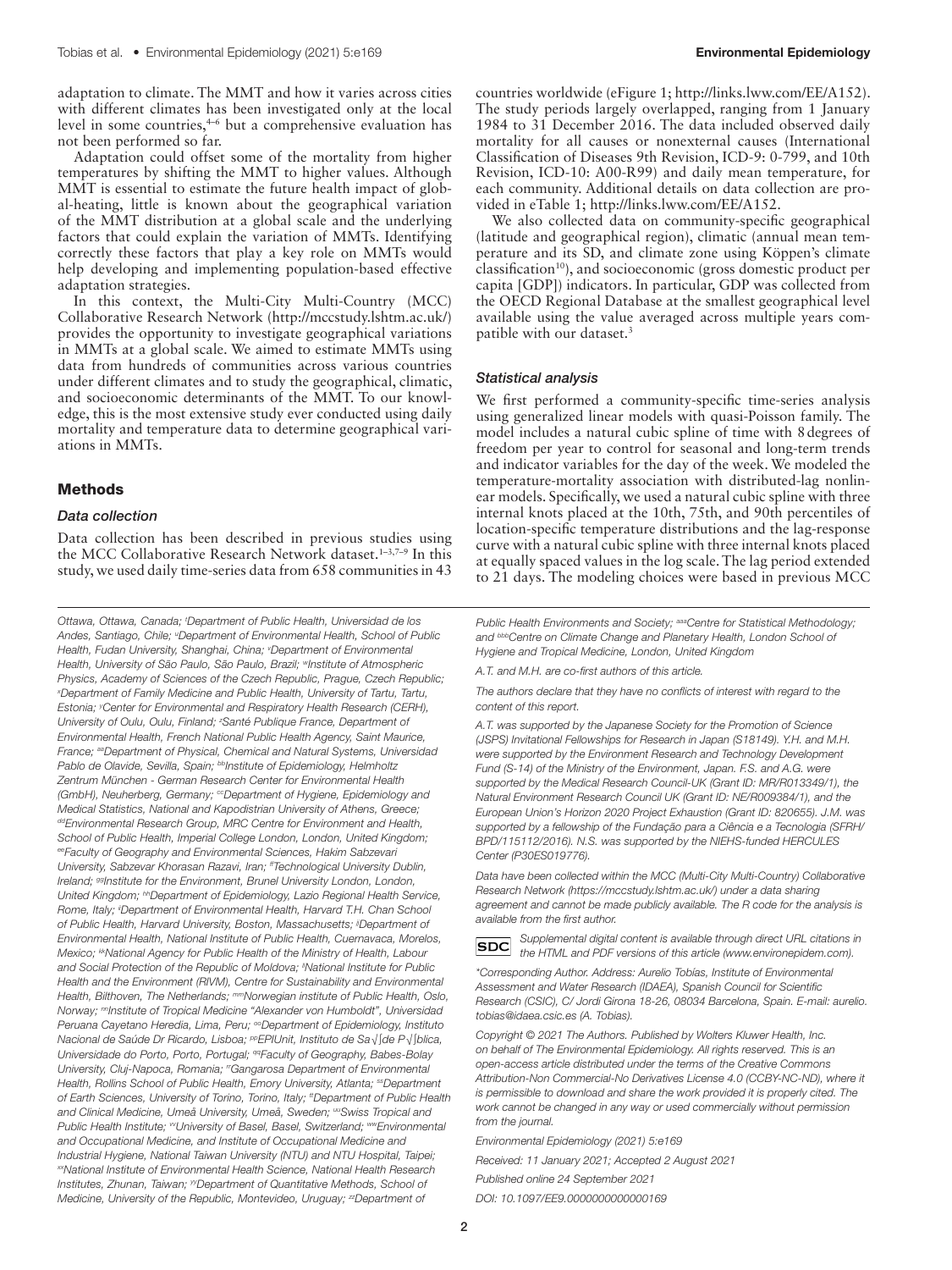studies addressing the temperature-mortality association.<sup>2,3,11</sup> These studies already conducted the corresponding sensitivity analyses to assure the robustness of results. We identified the MMT from each estimated spline curve representing the overall cumulative exposure-response (the net effect summed across lags), together with an approximate parametric bootstrap estimator of its confidence interval and standard error.<sup>6</sup> In previous studies, we had noted that in locations with low mortality counts and/or short time-series, the MMT could be one of the imprecisely estimated tails of the exposure-response curve.<sup>6</sup> To avoid this situation, we constrained the identification of the MMT to the 1st–99th percentile range. We also calculated the MMT percentile (MMTP), defined as the percentile of the temperature distribution corresponding to the MMT.

In a second stage, we pooled the city-specific MMTs and MMTPs by country, geographical region and climatic zone using an extended random-effects meta-analysis,<sup>12</sup> and quantified the heterogeneity using the  $I^2$  statistic.<sup>13</sup> We explored the association between MMT, and MMTP, and the communities' geographical, climatic, and socioeconomic characteristics by including the absolute value of latitude, annual mean temperature, its SD, and GDP simultaneously as fixed-effects predictors in the meta-analytical models. We also evaluated the linearity of the associations comparing the log-likelihood between the linear and nonlinear fit. The models were specified as a two-level hierarchical random-effects meta-regression, with communities and countries as two nested levels of random-effects<sup>12</sup>; thus, accounting for heterogeneity across both. The temperature-mortality association and MMTs have been suggested different by climatic zones implying population adaptation to the local climate.4,14 Therefore, we ran stratified models to get specific estimates by climatic zone and tested for effect modification using a likelihood ratio test between nested models estimated by maximum likelihood with and without interaction terms. Statistical analyses were performed in R software (version 3.6.2).

#### Results

In 21 of the 658 communities analyzed, the MMT corresponded to the minimum value of the exposure-response curve, whereas in 34, the MMT corresponded to the maximum. After constraining to the 1st–99th percentile range, only six communities remained with an MMT at the minimum value of the exposure-response curve and eight communities at the maximum. These few communities showed a monotonic increase

or decrease of the exposure-response curve, so the 1st–99th percentile constraint merely increases the MMT estimate from the minimum value of the temperature distribution to the 1st percentile or decreases from the maximum to the 99th percentile. eFigure 2;<http://links.lww.com/EE/A152> shows the overall cumulative exposure-response curves in 43 communities, as the capital city or the largest city/area for each country, illustrating the wide range of relationships in estimating the MMT and its confidence interval.

The geographical distribution of the MMTs varied considerably worldwide (Figure 1). Country pooled MMTs ranged from 14.2 to 31.1 °C (eFigure 3; [http://links.lww.com/EE/A152\)](http://links.lww.com/EE/A152), and the MMT distribution showed an increasing north-to-south pattern in all the geographical regions (Figure 2). The MMT and MMTP distributions by country are reported in the eTables 2 and 3; <http://links.lww.com/EE/A152>, respectively. Similarly, for the climatic zones, the MMTs increased from alpine (13.0 °C) to continental (19.3 °C), temperate (21.7 °C), arid (24.5 °C), and tropical (26.5 °C). The MMTP distribution also showed large variation (Figure 3), and the country pooled MMTPs ranged from 5.3th to 98.7th (eFigure 4; [http://links.lww.com/EE/](http://links.lww.com/EE/A152) [A152\)](http://links.lww.com/EE/A152). Conversely, for the climatic zones, the MMTPs tended to decrease from temperate (79.5th) to continental (75.4th), arid  $(68.0th)$ , tropical  $(58.5th)$ , and alpine  $(41.4th)$  (Figure 4).

We observed very large geographical heterogeneity in the MMT distribution ( $I^2 = 96.1\%$ ), which was substantially reduced after adjusting for the geographical, climatic and socioeconomic indicators in the meta-regression model ( $I^2 = 44.6\%$ ) (Table 1). Annual mean temperature and its SD were found to be associated independently with MMT but not latitude and GDP (eFigure 5; [http://links.lww.com/EE/A152\)](http://links.lww.com/EE/A152). MMTs increased by 0.8 °C for a mean annual temperature increase of 1 °C, and by almost 1 °C for an SD rise of 1 °C (Table 1). MMTPs also had large heterogeneity ( $I^2 = 90.2\%$ ) that was reduced after adjusting for predictors ( $I^2 = 68.7\%$ ). MMTPs were reduced when the mean annual temperature and its SD increased. Latitude and GDP were not found either to be associated with MMTP. We evaluated the linearity of the associations without observing evidence of departure from linearity.

We further explored these associations by climatic zones (Table 1). An average increase in annual mean temperature of 1 °C was associated with MMT increases of 0.8 °C in temperate, 0.9 °C in tropical, 1.1 °C in continental, and 1.7 °C in arid climates (*P* value for effect modification = 0.190). Estimates for Alpine climate were not possible to derive because there



Figure 1. Geographical distribution of the MMT (°C) in the 658 communities analyzed.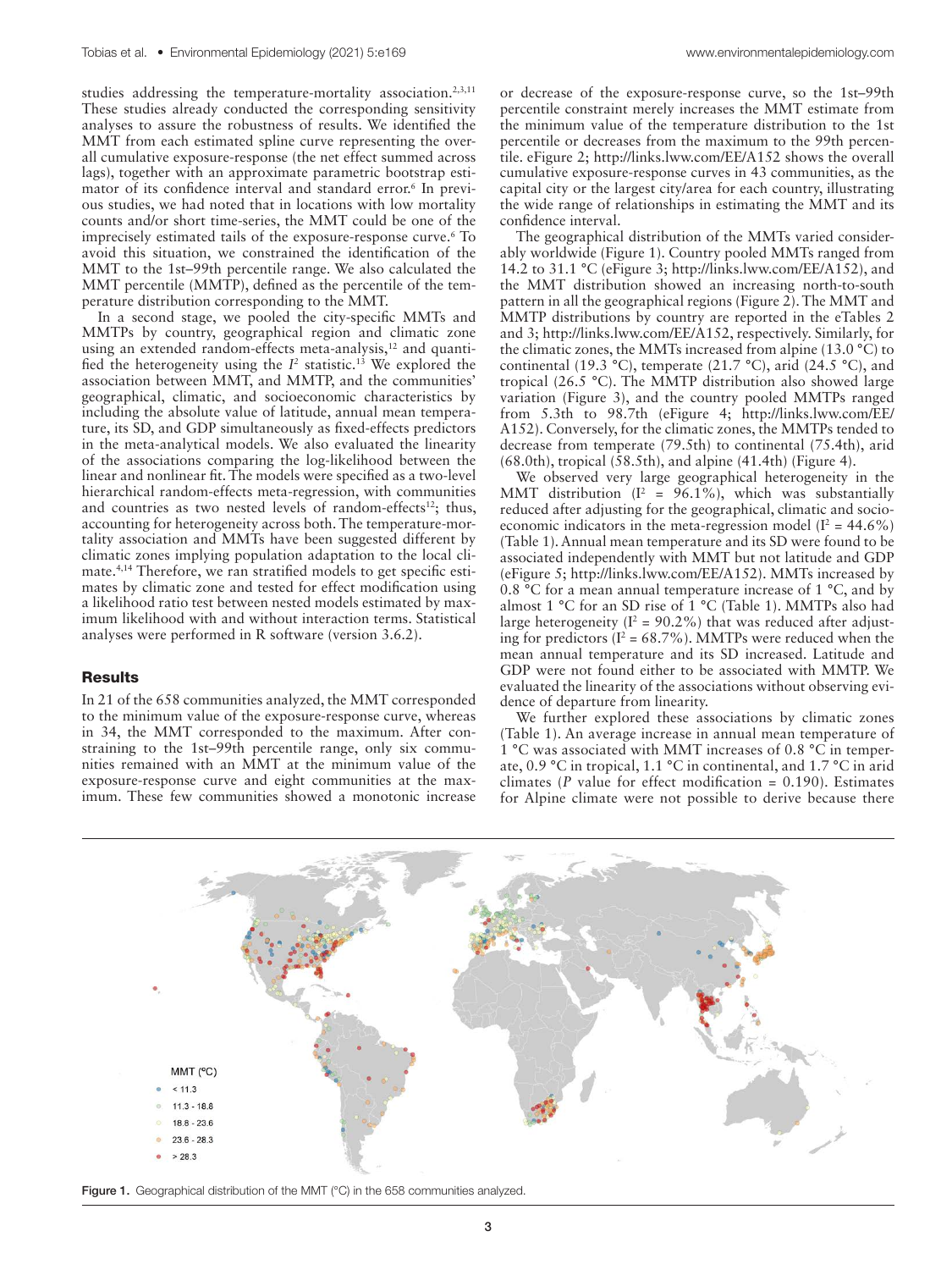

Figure 2. Pooled MMT (°C) by geographical region and Köppen's climate classification.



Figure 3. Geographical distribution of the MMTP (%) in the 658 communities analyzed.

were only four cities included. For the temperature's SD, an average increase of 1 °C was associated with an increase in MMT of 0.3 °C in arid climate, 0.6 °C in tropical, 0.8 °C in temperate, and 1.1 °C in continental climates (*P* value for effect modification = 0.288).

### **Discussion**

In this study, we investigated variations in MMT at a global scale and its geographical, climatic, and socioeconomic determinants.

Overall, we found that increases in local annual mean temperature and its SD were associated with higher MMTs and lower MMTPs.

Extreme high temperatures have increased in frequency and intensity, which in turn is increasing heat-related mortality.15 It is reasonable to assume that, to some extent, people and societies can adapt to gradual increases in average temperatures. MMT is often regarded as an indicator of climate adaptation. If the absolute value of the MMT was fixed and all other factors were held constant, higher temperatures would shift the relative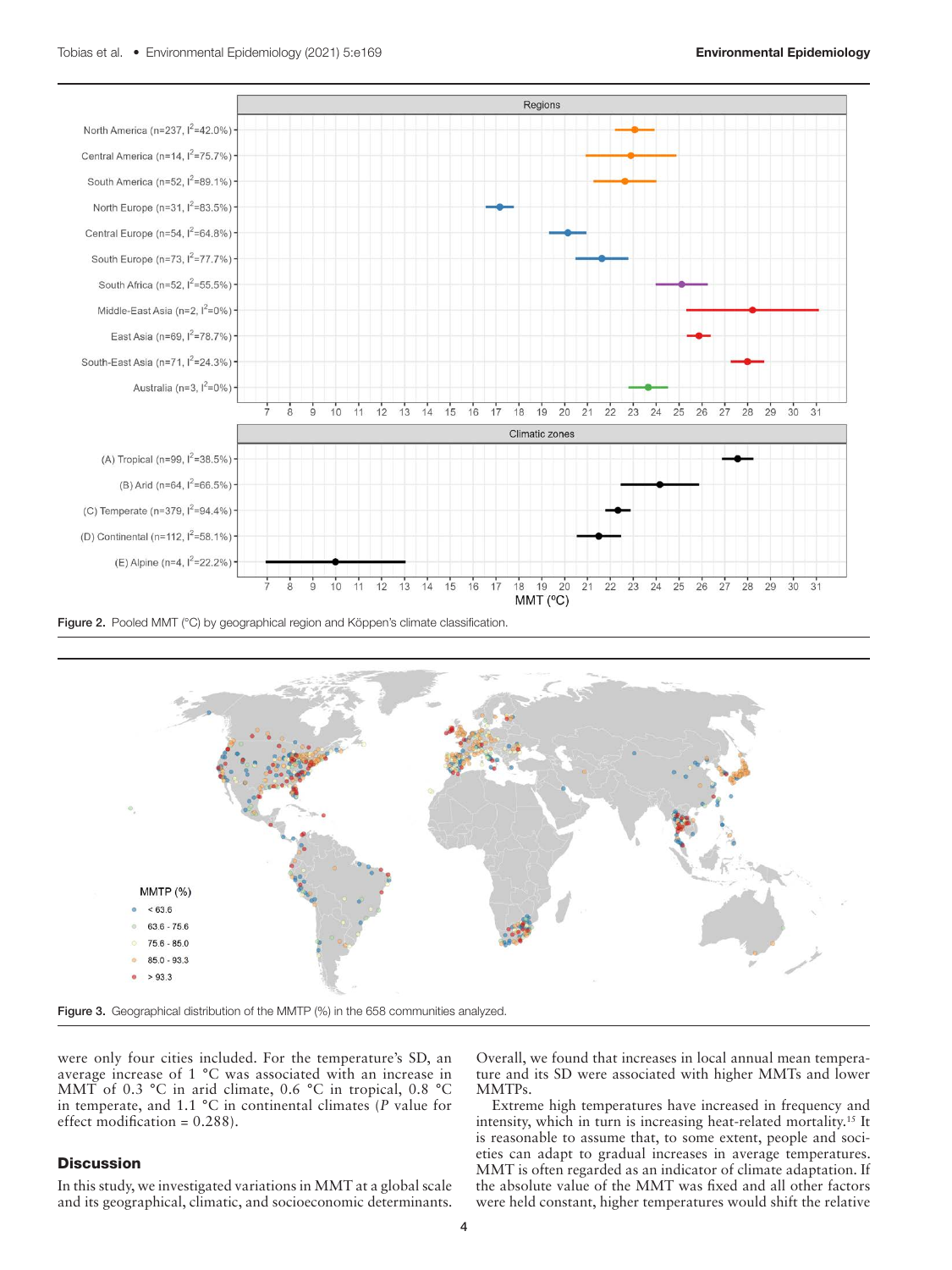

MMT (MMTP) to a lower percentile of the temperature distribution.16 Similarly, if the MMTP was fixed at a specific percentile of temperature distribution, warmer climates would tend to increase the absolute value of the MMT.17 Complete adaptation can be determined by a unitary MMT-mean temperature association (i.e., when MMT increases on average 1 °C for a mean rise of 1 °C of the mean annual temperature) and no variation in MMTP dependent on the mean temperature. Our results of increased local annual mean temperature associated with higher MMT indicates that populations have adapted to the average temperature to a certain degree, but the negative association of MMTP with mean annual temperature suggests that this adaptation is incomplete. The exceedance over the MMTtemperature unitary association observed in continental (1.1 °C) and arid (1.7 °C) climates may be explained by contributions of factors other than adaptation processes such as demographic, infrastructural characteristics, and socioeconomic development or people's behavior that are unrelated to the responses to average temperature. Some of the overadaptation processes such as an overuse of air conditioning could be also an explanation.<sup>18</sup> Although the unitary increase in MMT with mean temperature observed cross-sectionally indicates long-term adaptation, it does not imply that the same result will be observed over time in the future. Moreover, the positive association between MMT and the temperature SD in temperate and continental climates suggests that populations living in areas with larger temperature variations and distinct seasonal temperature changes may be more resilient to higher temperatures and, therefore, have higher MMTs than other populations.

These findings may help in understanding the mechanism of long-term adaptation to climate at the population level. Keatinge et al.19 stated that populations in Europe had adjusted successfully to mean summer temperatures and heat-related

risk of mortality was reported to be declining over time $20,21$  suggesting adaptation to elevated temperatures. Since a warming trend has been observed, it may be possible to determine how fast populations and societies adapt to the changing climate, by evaluating changes in MMT.<sup>5</sup> Curriero et al.<sup>4</sup> reported that the MMT was associated with latitude in a multicity study conducted in 11 cities of the Eastern United States, and similarly, Baccini et al.<sup>22</sup> in 15 European cities. However, the latitude may not be a useful climatic index, because, for example, altitude can also affect climate, and areas with same latitude and altitude can have different climates.<sup>5</sup> In fact, we did not find evidence of an association between MMT and latitude once the other meta-predictors, in particular mean temperature, were accounted for. More recently, Yin et al.<sup>23</sup> reported that the most frequent temperature was a better indicator for fitting MMT. However, the authors collected data from previously published studies which provided MMT estimates and derived the most frequent temperature in the same period, but did not use temperature data from the weather stations used to estimate the MMT in the original studies, which could cause uncertainties. Similarly, the authors also acknowledged the different parameter specifications from the published studies was a limitation, especially when empirical MMTs derived from the observed exposure-response curves were combined with those from using best linear unbiased curves.<sup>2</sup>

The MMT for all-cause mortality is a function of cause-specific MMTs and cause composition. For example, the shape of the association between temperature and cardiovascular disease mortality is in general  $\hat{J}$ - or U-shaped,<sup>24-26</sup> whereas that for infectious disease mortality shows various patterns such as inverse U-shaped or reverse-J-shaped.27,28 This suggests that cause-composition should be an important driver of variation in the MMTs.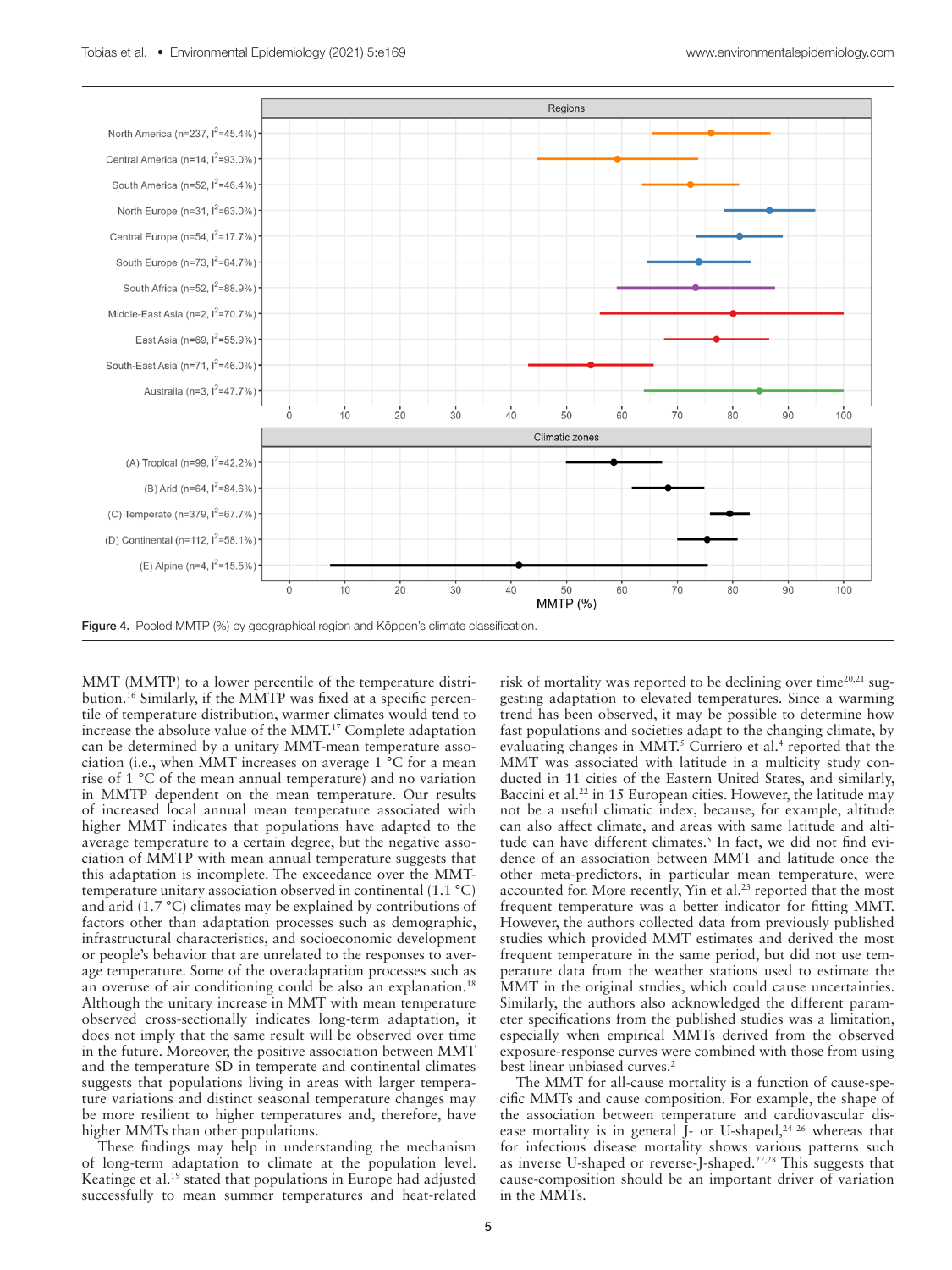#### Table 1.

Associations between the MMT (°C) and MMTP (%) with geographical, climatic, and socioeconomic indicators, from random-effects meta-regression analysis

|                               | MMT (°C) |                 |                   | <b>MMTP</b> (%) |                   |                   |
|-------------------------------|----------|-----------------|-------------------|-----------------|-------------------|-------------------|
|                               | b        | (95% CI)        | $\mathsf{I}^{2b}$ | b               | $(95%$ CI)        | $\mathsf{I}^{2b}$ |
| Overall                       |          |                 | 44.6              |                 |                   | 68.7              |
| Latitude $(x10^\circ)$        | $-0.30$  | $(-0.76, 0.16)$ |                   | 4.28            | (0.26, 8.30)      |                   |
| Annual mean temperature (°C)  | 0.81     | (0.73, 0.88)    |                   | $-0.21$         | $(-0.92, 0.50)$   |                   |
| SD temperature $(^{\circ}C)$  | 1.06     | (0.90, 1.22)    |                   | $-1.26$         | $(-2.45, -0.07)$  |                   |
| $GDP$ ( $\times$ 10,000 US\$) | $-0.05$  | $(-0.48, 0.39)$ |                   | 1.17            | $(-1.74, 4.07)$   |                   |
| Climatic zones <sup>a</sup>   |          |                 |                   |                 |                   |                   |
| (A) Tropical ( $n = 99$ )     |          |                 | 26.3              |                 |                   | 42.3              |
| Latitude $(x10^\circ)$        | $-0.59$  | $(-2.17, 1.00)$ |                   | $-8.49$         | $(-28.02, 1.10)$  |                   |
| Annual mean temperature (°C)  | 0.91     | (0.43, 1.39)    |                   | $-0.32$         | $(-5.89, 5.24)$   |                   |
| SD temperature $(^{\circ}C)$  | 0.58     | $(-0.58, 1.76)$ |                   | 6.56            | $(-5.98, 19.11)$  |                   |
| $GDP$ ( $\times$ 10,000 US\$) | 0.24     | $(-1.00, 1.48)$ |                   | 0.93            | $(-11.84, 13.70)$ |                   |
| (B) Arid ( $n = 64$ )         |          |                 | 55.3              |                 |                   | 83.4              |
| Latitude $(x10^\circ)$        | $-2.39$  | $(-0.86, 5.64)$ |                   | 15.11           | $(-2.02, 32.24)$  |                   |
| Annual mean temperature (°C)  | 1.67     | (1.01, 2.32)    |                   | 2.73            | (0.02, 5.45)      |                   |
| SD temperature $(^{\circ}C)$  | 0.27     | $(-0.95, 1.48)$ |                   | $-5.39$         | $(-11.04, 0.26)$  |                   |
| $GDP$ ( $\times$ 10,000 US\$) | $-1.34$  | $(-4.19, 1.41)$ |                   | 2.48            | $(-10.21, 15.16)$ |                   |
| (C) Temperate ( $n = 379$ )   |          |                 | 45.5              |                 |                   | 63.6              |
| Latitude $(x10^\circ)$        | $-0.15$  | $(-0.70, 0.41)$ |                   | 2.96            | $(-0.94, 6.85)$   |                   |
| Annual mean temperature (°C)  | 0.83     | (0.73, 0.93)    |                   | $-0.41$         | $(-1.18, 0.36)$   |                   |
| SD temperature $(^{\circ}C)$  | 1.06     | (0.88, 1.25)    |                   | $-0.74$         | $(-1.90.0.42)$    |                   |
| $GDP$ ( $\times$ 10,000 US\$) | $-0.26$  | $(-0.78, 0.25)$ |                   | $-0.48$         | $(-3.09, 2.13)$   |                   |
| (D) Continental ( $n=112$ )   |          |                 | 33.4              |                 |                   | 53.1              |
| Latitude $(x10^\circ)$        | $-0.58$  | $(-1.95, 0.78)$ |                   | 1.57            | $(-5.01, 8.17)$   |                   |
| Annual mean temperature (°C)  | 1.13     | (0.70, 1.57)    |                   | 1.44            | $(-1.24, 3.00)$   |                   |
| SD temperature $(^{\circ}C)$  | 0.65     | (0.18, 1.12)    |                   | $-1.61$         | $(-3.67, 4.48)$   |                   |
| $GDP$ ( $\times$ 10,000 US\$) | 0.62     | (0.11, 1.12)    |                   | 3.18            | (0.41, 5.96)      |                   |

a Köppen climate classification. Estimates for (E) Alpine climate were not possible to derive because there were only four cities included.

<sup>b</sup><sup>2</sup> indicates the residual heterogeneity. I

Our study has several methodological strengths. To our knowledge, this is the largest study ever conducted using daily mortality and temperature data to determine geographical variations in the MMT at a global scale. This has allowed us to consider the full range of the temperature-mortality association to estimate the MMT distribution, and its determinants, by climate region. Likewise, the availability of estimating the standard errors for the MMTs enabled us to allow for precision and so make the meta-analysis of MMT more powerful and robust. The major difficulty was handling MMTs that were apparently at minimum or maximum temperatures, where exposure-response curves are imprecise, mainly in small cities.<sup>6</sup> Unlike previous studies,<sup>2,7,9</sup> we did use empirical estimates, instead of best linear unbiased prediction, to obtain independent estimates for each community that might reflect the geographical variability properly in the MMTs distribution. However, our ad-hoc procedure of constraining the identification of the MMT to the 1st–99th percentile range worked well in our dataset. Only a small number of communities reported the MMT at the extreme tails of the mean daily temperature distribution, 0.9% at the minimum and 1.2% at the maximum. Most of the communities with an MMT at the minimum temperature show a wide thermal variation during the year, ranging from 40 to 60 °C between the warmer and colder months. On the other hand, those with an MMT at the maximum temperature showed two differentiated patterns; communities with humid climates, either temperate or continental, with a broad thermal variation during the year, or communities in a tropical climate with a slight thermal variation, of less than 8 °C between the warmer and colder months.

We also acknowledge limitations in our study. As quoted in preceding MCC studies, we could not rule out the potential influence of changes in humidity, influenza epidemics or public holidays due to the lack of data.<sup>1,8</sup> However, a previous study including a subset of the current MCC dataset showed an

absence of a positive association of humidity with daily mortality.29 Others also showed no changes in the temperature-mortality association when fitting humidity<sup>1</sup> and influenza epidemics<sup>30</sup> in sensitivity analyses. Although public holidays should be controlled for in studies on air pollution and health outcomes,  $31$ as both are related to holidays, the temperature does not seem to be affected by public holidays, therefore not affecting the temperature-mortality association. However, the current model fit including the adjustment by day of the week could partly address the impact of public holidays. We were not able to differentiate between the different types of adjustments, that is, physiological, behavioral, cultural, society-based, and technology-driven adjustments. This is a common limitation in epidemiological studies of long-term adaptation to climate and weather. Although caution is needed to avoid oversimplification in interpreting the results, these findings are nevertheless valuable in that they allow assessment of the overall adaptation across different populations. We did not address how the temperature-mortality association might change by sex and age, which could provide further insight into the different levels of adaptation in the population.32 Our dataset is also limited in covering communities in low-income countries that might be the most affected by climate change.<sup>33,34</sup> Several studies have reported that MMT could continue to rise with increasing temperatures at the local level, in Stockholm,<sup>17</sup> and nationwide, in France<sup>35</sup> and Japan,<sup>36</sup> suggesting partial adaptation to increasing temperatures as one potential explanation for their findings. However, in our study, we did not explore the time-varying distribution of MMTs, only focusing on the geographical variations. This limited view could be masking the impact of changes in socioeconomic factors, such as GDP, that could directly influence long-term adaptation to climate, especially in some of rapidly developing countries included in this analysis. Therefore, this important issue will be part of future research at a global scale using the dataset collected within the MCC Collaborative Research Network.